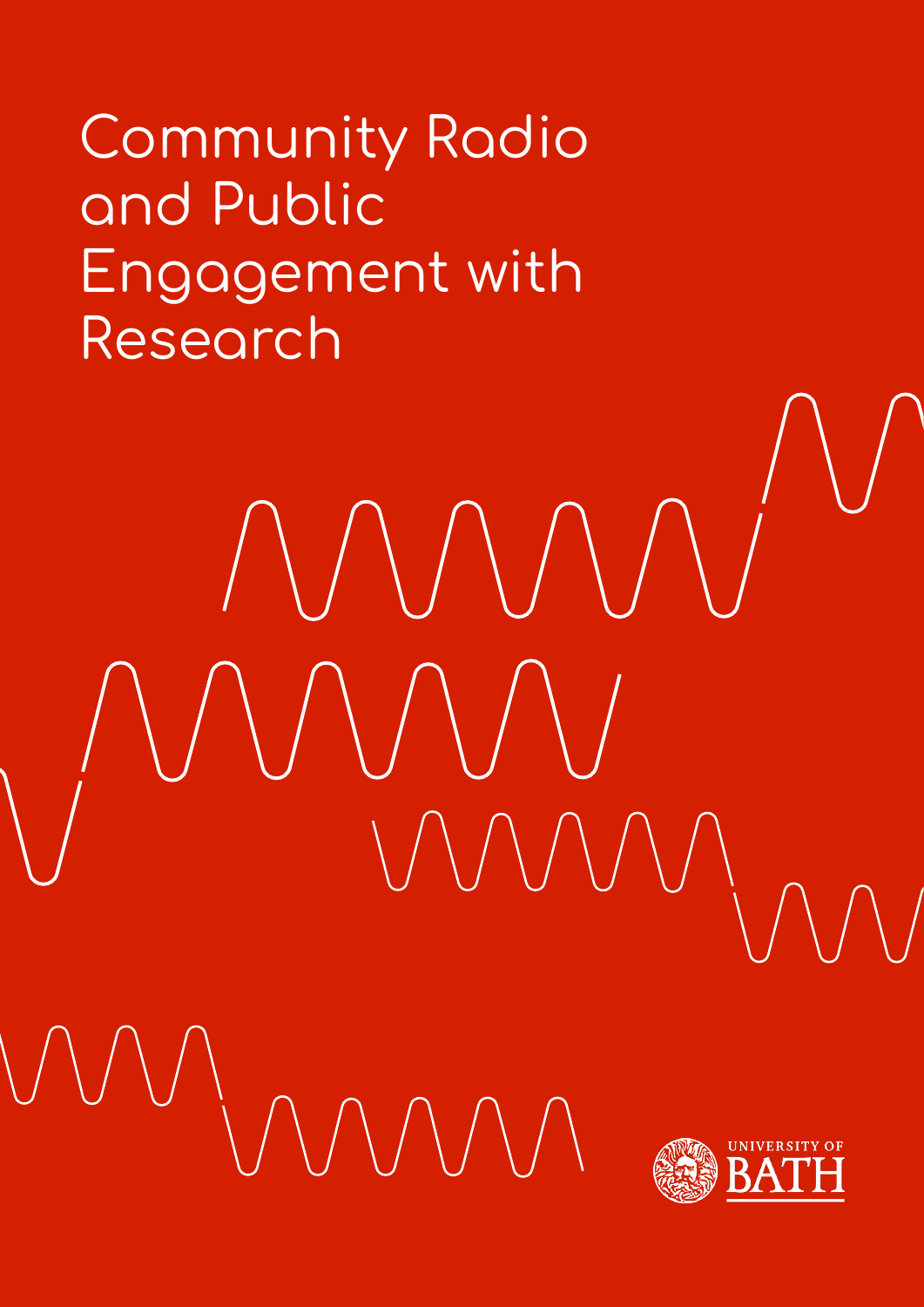[According to Ofcom,](https://www.ofcom.org.uk/manage-your-licence/radio-broadcast-licensing/community-radio) the regulatory body that licences radio stations for broadcast in the UK, community radio stations typically:

#### Community F

- Mission-di social gai community
- $\bullet$  Not-for-pr
	- No singula organisati informal a led, where 'profession with centra decisionm
- Accountal communit
- Local/ me
- Focused o communit
- Focused o community
- Sponsor m
- $\bullet$  Civic-minded

#### "covers a small geographical area with a coverage radius of up to 5km."

Table 1. Comparison of the different features of community and commercial radio

 $\overline{\phantom{1}}$  2

As a broad definition, community radio is a space for people to make radio in their own way, talk about meaningful issues in their lives, and connect with others through respectful discussion, listening and collaboration. Community radio is characterised by having community ownership, control and participation and almost exclusively volunteer-run. It is oriented towards being non profit with activities that are community development centred. There are two other radio forms in the UK: privately owned commercial broadcast stations and public service broadcasters (British Broadcasting Corporation (BBC)).

Most higher education institutions view media engagement as a subset of corporate communications, marketing, press and public relations. As a result, community radio's community development approach is poorly understood and often overlooked by researchers when thinking about engaging public groups with their research.

**"Speaking with the media, we are briefed on it. Usually, what we are told to do is stick to one message and explain it three times. No jargon, make it as concise as possible and deliver it with some sort of enthusiasm."**

**- Researcher**

# WHAT IS COMMUNITY RADIO?

**"Community radio is media in the hands of communities. That what's special and important, and for people to understand the difference. The infrastructure, the company and everything is owned by groups of local people."**

**- Programme maker**

| Radio                                                                                                | <b>Commercial Radio</b>                 |
|------------------------------------------------------------------------------------------------------|-----------------------------------------|
| riven to deliver<br>ns to the target<br>:У                                                           | <b>Profit Driven</b>                    |
| ofit <sup>-</sup>                                                                                    | $\blacktriangleright$ For-profit        |
| ar model of<br>ion. Some are<br>and volunteer<br>as others are<br>nally'organised<br>alised<br>aking | Commercial structure<br>with paid staff |
| ble to their host<br>:y                                                                              | Accountable to<br>shareholders          |
| mber-owned·                                                                                          | Market Owned                            |
| on quality and<br>y driven content                                                                   | Focused on ratings and<br>mass appeal   |
| on quality and<br>y driven content                                                                   | Focused on ratings and<br>mass appeal   |
| nessages                                                                                             | Commericals 15-20<br>mins per hour      |
| har                                                                                                  | • Consumer Minded                       |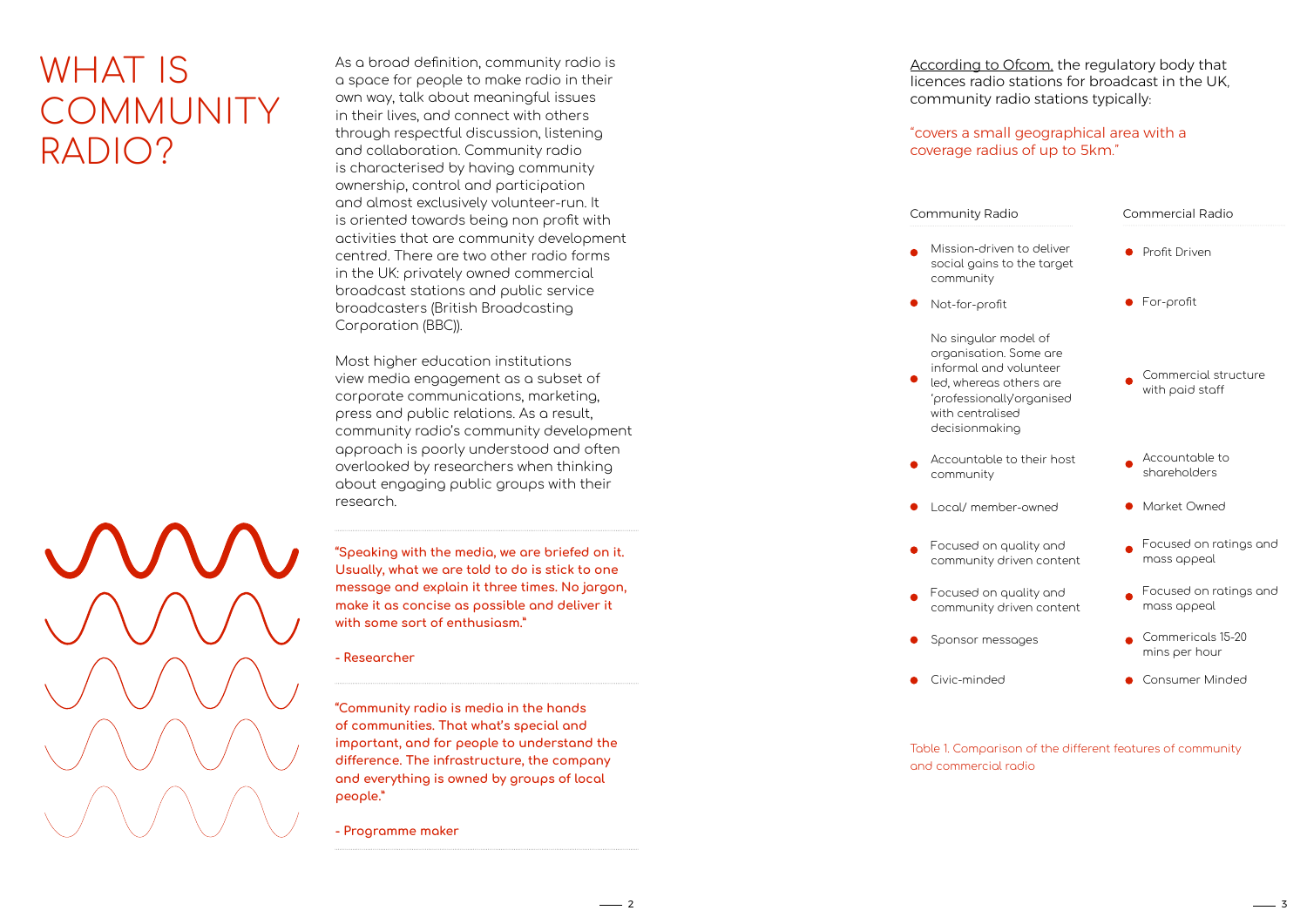4 5



Fig. 1. Difference between the traditional broadcast media and the community media model

Content for broadcast is developed with an expectation that it supports civic deliberation, creative engagement and social participation within a community setting on a chosen topic. This is a bottomup process rather than a top-down one. It supports co-production and engagement rather than expert-led dissemination, and it lends itself to a creative process of action for, by and of the community. This contrasts with the model used in commercial or public broadcast media. Teams of expert producers and journalists are given a high level of institutional and professional status. These producers and journalists then explore a topic of social or cultural concern (see Fig.1).

> **Community Media Model**

### **Traditional Broadcast Media**

- 
- 
- 

- Topics chosen by community - Co-and Self- production - Civic Engagement practice - Creative Practice



- High level of institutional & professional Status - Expert-led dissmenination

**"Broadcasting a radio show that a local community listens to, although that is part of it, the actual engagement is making the show together, including coming into the studio."**

**- Programme maker**

## How is content created for community radio?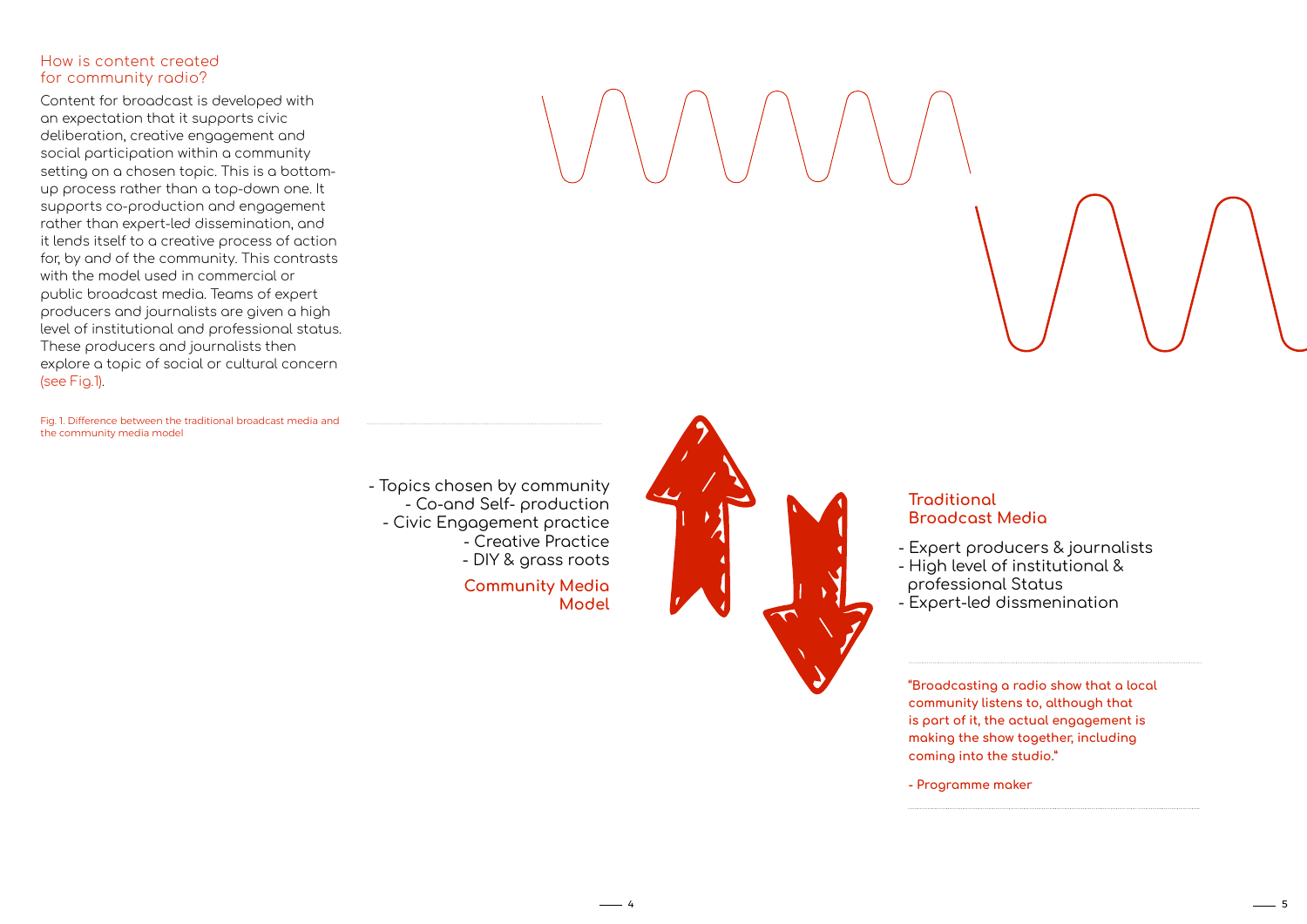



# FUTURES and the set of the who was involved? ON AIR CASE **STUDY**

FUTURES on Air was a project developed and delivered as part of [FUTURES2020,](https://www.bath.ac.uk/projects/futures-european-researchers-night/)  [a European Researchers' Night event](https://www.bath.ac.uk/projects/futures-european-researchers-night/), which aimed to understand the features of community radio and explore its role in public engagement with research. The project consisted of a series of coproduced radio conversations between community programme-makers and researchers which were broadcast across community radio in South West England at the end of November 2020. Seven onehour long programmes were co-produced, using various creative approaches based on the principles of deliberation, listening, responding empathetically, and creating shared stories together.

The Public Engagement Unit at the University of Bath, cultural producers [Agile Rabbit](https://www.agile-rabbit.com/) and South-West-based community radio practitioners [Stellaria](https://www.facebook.com/Patches.of.land/)  [Media](https://www.facebook.com/Patches.of.land/), developed the FUTURES on Air concept and secured funding from the FUTURES2020: European Researchers' Night project. The project involved five community radio stations; [Bath Radio](https://www.bathradio.org.uk/) (Bath), [Phonic FM](https://phonic.fm/) (Exeter), [Soundart Radio](https://soundartradio.org.uk/) (Devon) and [Radio St Austell Bay](https://www.rsab.org/) (Cornwall). [Stellaria Media](https://www.facebook.com/Patches.of.land/) facilitated collaborative engagement between the groups and researchers from the [University of Exeter,](https://www.exeter.ac.uk/) [University of Bath](https://www.bath.ac.uk/) and [University of](https://www.plymouth.ac.uk/)  [Plymouth](https://www.plymouth.ac.uk/).

> Public engagement professionals connected researchers with Stellaria Media, who matched them to the relevant community programme-makers and facilitated relationship building. [Decentred](https://decentered.co.uk/)  [Media](https://decentered.co.uk/) evaluated FUTURES on Air and highlighted the role that community media plays in public engagement with research.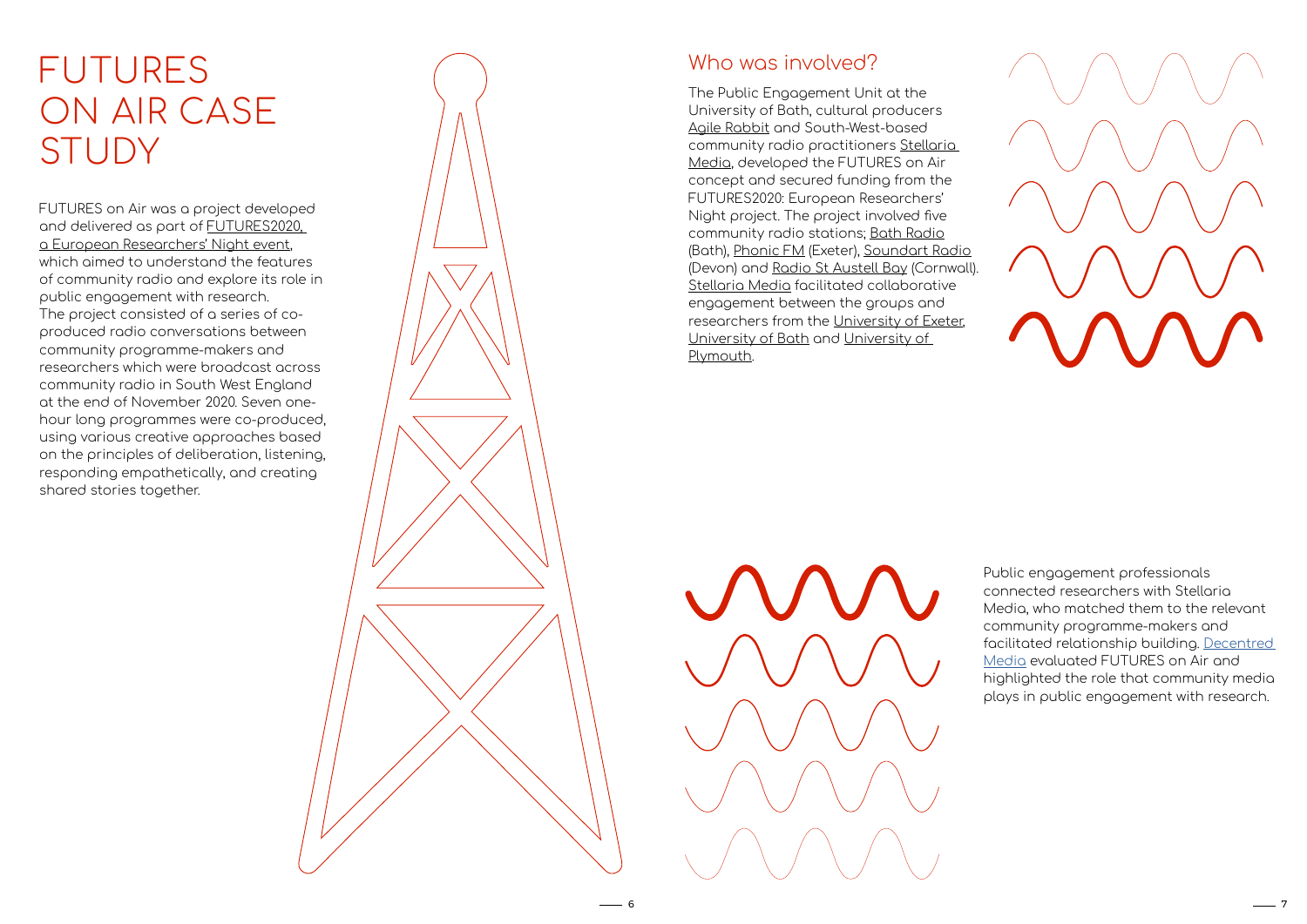8 9

## What we did

The programmes produced used an inconversation format and varied in content from climate change, feminism, housing inequalities, the impacts of the COVID-19 pandemic and South Asian music.

All FUTURES on Air programmes are available to listen again on the [FUTURES on](https://www.mixcloud.com/Futures_on_Air/)  [Air Mixcloud station](https://www.mixcloud.com/Futures_on_Air/).

An estimated 3,000 people listened to the seven one-hour programmes broadcast on the five participating community radio stations on Friday 27 and Saturday 28 November 2020.

The total cost of the development and delivery of FUTURES on Air was £8,420.

The model developed for FUTURES on Air involved community programme-makers identifying topics they were interested in and were then matched, by public engagement professionals, with researchers carrying out work in those areas. Together they then made programmes that were broadcast on the participating radio stations (Fig. 2).

and the method of co-production

Bath Radio Phonic fm St Austell Radio Bay Soundart Radio

## Community Radio Stations

Radio shows broadcast on community radio stations



## Evaluation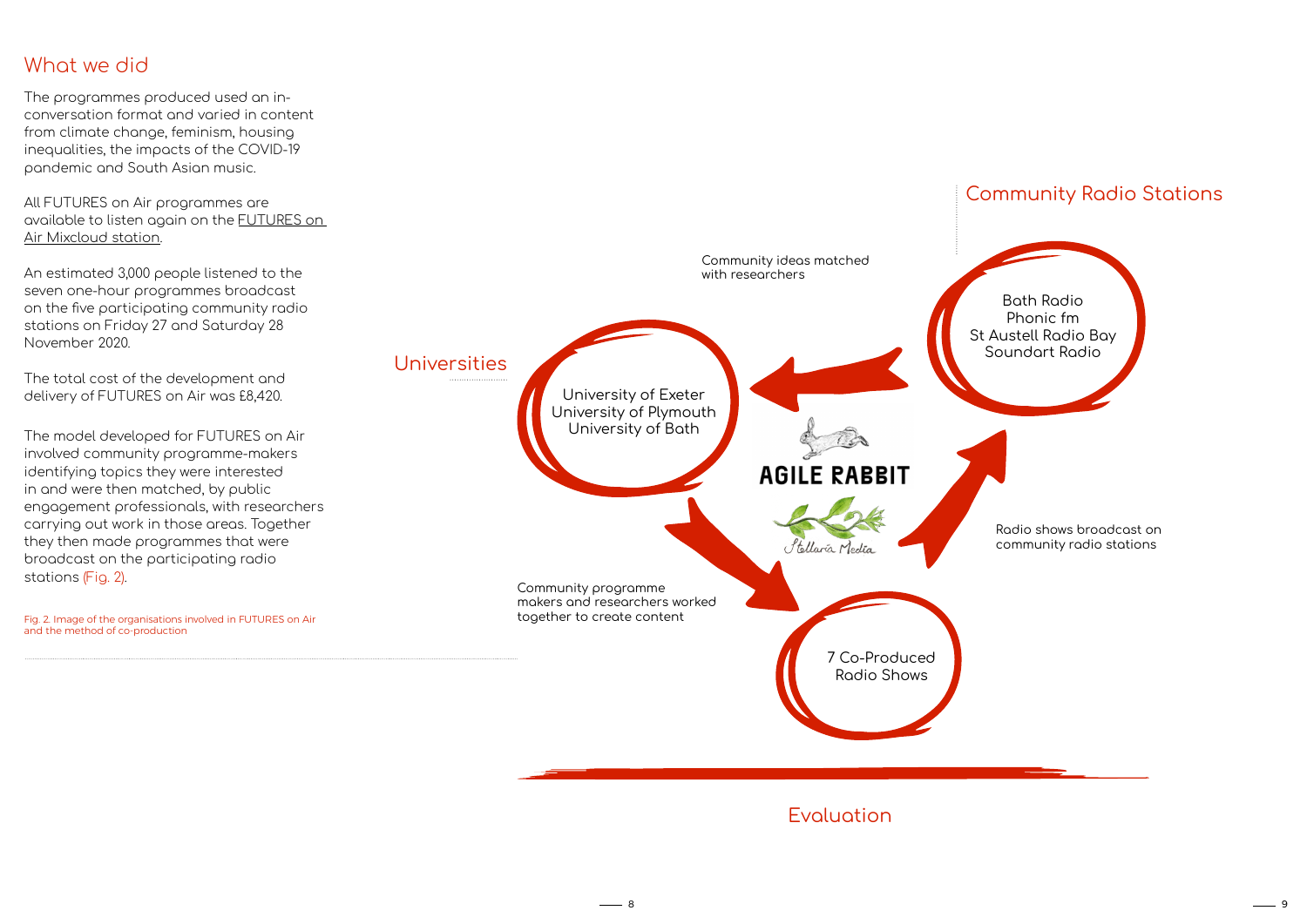# How we did it

There were three phases to the development and delivery of FUTURES on Air.

#### **1. Developing networks (August to September)**

Stellaria Media reached out to interested community programme-makers and station managers who were part of the South West community radio network. To participate, stations had to accommodate the requirement to broadcast content on the two days of European Researchers' Night.

Once committed, each participating radio station received a schedule fee to broadcast content developed by other radio stations and a production fee to cover the costs associated with the use of facilities and support their volunteer community programme-makers involvement.

Stellaria Media worked with programmemakers to identify topics they were interested in exploring.

The team commissioned Leicester-based researcher-practitioner Decentred Media to help evaluate the project.



#### **3. Editing, broadcasting and evaluating (November to December)**

Stellaria Media were on call for those confident programme-makers with any editing issues they encountered and took a more active role with those programmemakers with less experience, working with them to realise their concept for the content.

The shows were broadcast during European Researchers' Night on Friday 27 and Saturday 28 November 2020.

Decentred Media carried out a series of qualitative interviews with participants at the end of the project. This work and their observations throughout the project formed the basis of the evaluation report they produced.

#### **2. Creating Content (September to November)**

The Public Engagement Unit and Agile Rabbit matched researchers from the participating FUTURES2020 universities with the programme makers' topics by reaching out across their established researcher networks and contacts.

Once 'recruited', the team set about establishing relationships between researchers and programme-makers. This involved informal discussions and facilitating conversations by the team between researchers and community programme-makers to build mutual trust and understanding of community radio and the academic process.

Stellaria Media supported the programme, making teams through trouble-shooting conversations and idea generation as they developed the concept for their audio content and went about recording material.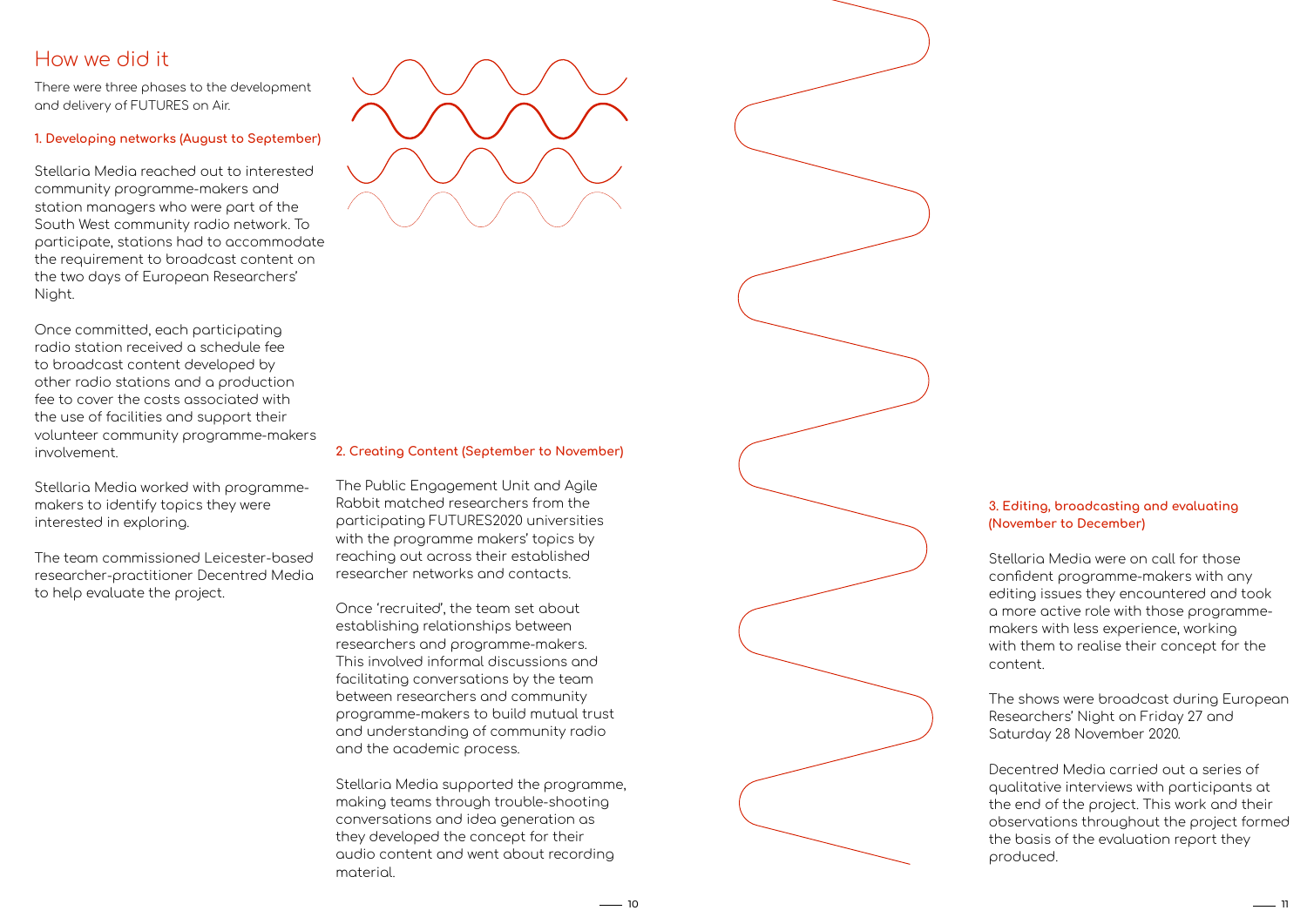

# Evaluation findings and learnings

Decentred Media took a developmental evaluation approach to assess FUTURES on Air which framed concepts around community radio as a participative activity. Evaluation of the project provided valuable insight into community radio, how it is organised in practice, and in what way it is possible to extend the creative and participatory use of the medium of radio to public engagement with research. Here we touch on a few of the key findings, and the full report can be found on the [FUTURES on Air project case study](https://www.bath.ac.uk/case-studies/futures-on-air/)  [webpage](https://www.bath.ac.uk/case-studies/futures-on-air/).

#### The value of community radio practitioners

The project was led by community radio practitioners, Stellaria Media, who were responsive to each participating community radio station's needs, interests, capabilities. There was no singular template for content production that was used. Instead, the approach was unique to each of the participating stations. The following features characterise Stellaria Media's ways of working and highlight the importance of working with practitioners who are experts in the area and embedded in the community radio field. These include:

**"Broadcasting a radio show that a local community listens to, although that is part of it, the actual engagement is making the show together."**

**Programme maker**

**"It's not about persuading people that what you're saying is correct or that your point of view is correct. It's more about sitting down and just having a chat as if you're in the local pub or around your kitchen table."**

#### **Researcher**

## The value of the community radio content programming style

There wasn't a pre-determined programming or audience development model on the project in contrast to traditional broadcast radio. Instead, the collaborative approach to programme making emphasised valuing the process and the product. It was recognised that the engagement was most effective when the content could emerge through conversations based on the participants' interests and concerns. This challenged the more traditional and mainstream media production model and demonstrated how socially affirming and personally empowering this process was for both researchers and community members.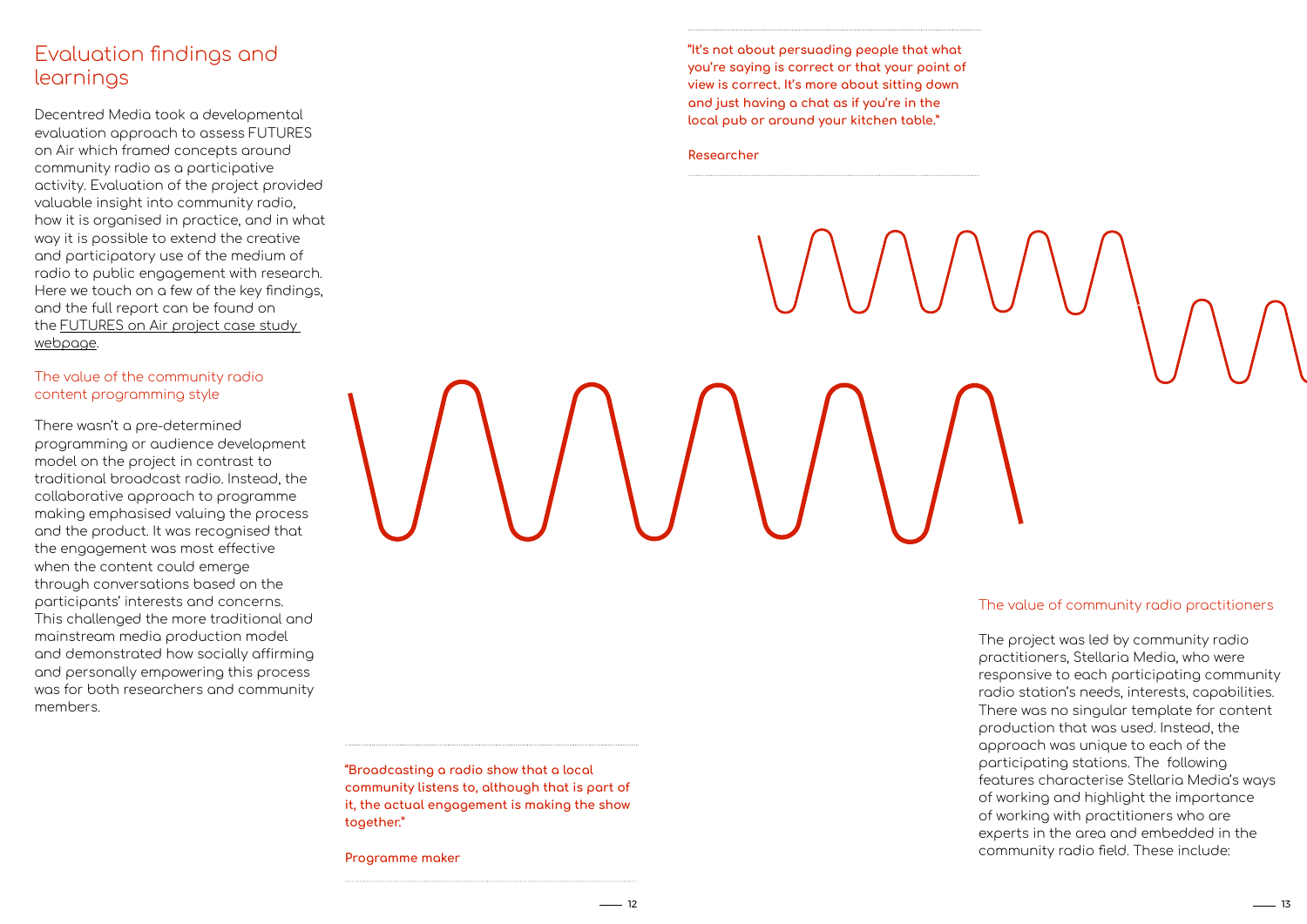14 15

## Developing skills & capacity:

Stellaria Media are community radio programme-makers who bring experience and expertise from professional careers in 'traditional media. This expertise proved valuable throughout the project as programmemakers had to adapt to creating content in a COVID secure manner and use new and unfamiliar software and programmes for online recording. Programme makers were able to benefit from the support of Stellaria Media to develop their skills and capacity.

**"It helped me understand the technical side of the programming, how to use interviews in an incorporated way in my shows. This has given me the confidence actually to interview people."**

#### **Programme maker**

Stellaria Media helped researchers and community programme-makers navigate the potential misinterpretation of the academic process and practice of community radio. Leading the facilitation, Stellaria Media were also able to quickly establish a shared sense of purpose in the various collaborations between programme-makers and researchers, which helped develop an awareness of each other's working practices, enabling collaboration.

#### Relationships & networks:

Stellaria Media are part of an established network of programme-makers and radio station managers across the South West. They have developed significant relationships and trust within this network, which enabled effective collaboration at the outset of the project, considering the needs of the different individuals and groups, who operated in very different environments, and with very different motivations. As most community radio stations are operated and supported exclusively by volunteers, an external project can disrupt a station's operation configuration. Stellaria Media were positioned to understand how the stations operated and support them and radio makers to participate in the project, which may not have been possible without them.



#### Listening & connecting:

As facilitators, Stellaria Media understood the importance of listening to the programme makers' social requirements and were quick to identify the topics they were interested in. As a result of working with public engagement professionals at the consortium universities and Agile Rabbit, Stellaria Media connected the programme-makers with the researchers that best reflected their interests.

#### Collaborative conversations:

Stellaria Media created a space for collaboration between programmemakers and researchers. This space looked different depending on the programme. For example, for the Our Shared Planet programme, they actively facilitated and supported young people in a creative session to develop their questioning skills to enable engagement with climate scientists. The space they created for the Heritage, Heart and Home programme was a lighter touch and just involved connecting the programme maker and researchers.

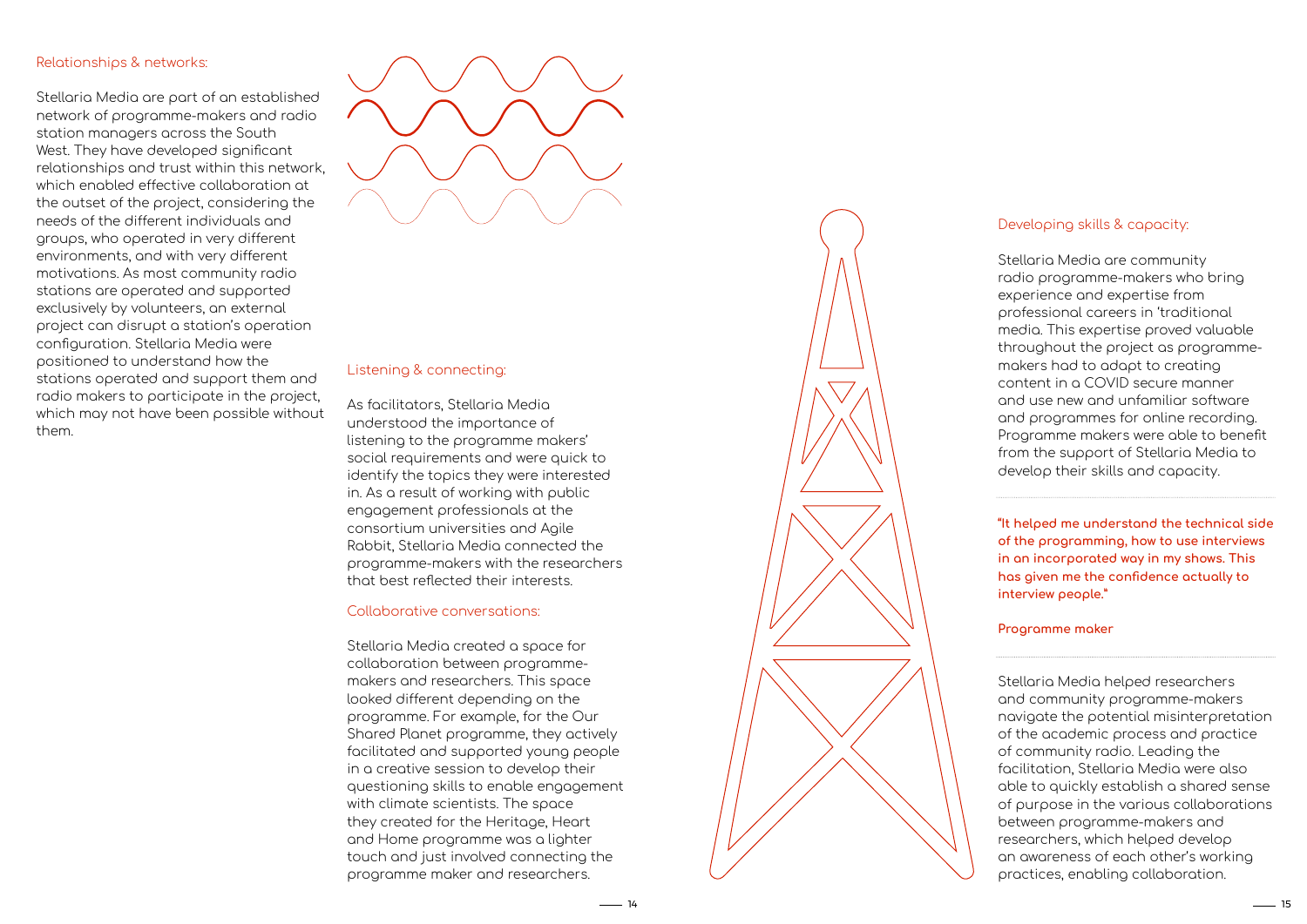FUTURES on Air created an opportunity for greater deliberative engagement with research. The collaborative programme making approach at the heart of FUTURES on Air enhanced the mutual exchange of ideas and experiences between researchers and community participants. It was an activity that enabled community programme-makers to have their own knowledge and experiences valued and heard.

**"Our anecdotes, our stories, our life experiences, are a really important kind of knowledge."** 

#### **Programme maker**

# THE ROLE OF **COMMUNITY** MEDIA IN PUBLIC ENGAGEMENT WITH RESEARCH



The evaluation's findings highlighted the genuine civic value of engagement through community media for community participants - supporting the development of their social capital, deliberation of issues of importance to them and their communities, and democratising access to 'knowledge' generated through research.

**"He was almost in tears when he was talking about his programme, how much it meant to him to be able to make something like that, something that he'd wanted to create for a long time."**

**Community radio station manager**

For researchers, participation also offered a meaningful opportunity to gain insights into the experiences of people who are or could be affected by their research.

**"What I like about the project was that the community found the subject, and it was about them making the connexions with my research."**

#### **Researcher**

**"There's value in the content. But actually, the key, the core value, is in the process of people meeting, talking, listening to each other and making something together."**

#### **Researcher**

**"I've become more aware of the importance of what community radio is and what it stands for. It's such a needed medium, allowing for proper conversations between people."**

**Researcher**

FUTURES on Air has demonstrated an example of an equitable approach to practice in public engagement with research. The traditional power imbalances often associated with public engagement with research were subverted. Community programmemakers accessed knowledge generated through research that helped them make sense of issues that they and their wider community are affected by in a space they owned and where they had agency.

#### **"Co-creating stuff means you get people more involved. Having conversations with researchers and making stuff together, and being a bit less 'this is the expert'."**

#### **Programme maker**

**"He asked. "So everyone's going to participate, and it will probably be a call-in?" Like when people ring in, and I'll be one of the experts talking?" And, I was like, "well, we don't really do that. Plus, it's really hard to engage people in that way"."**

**Programme maker**